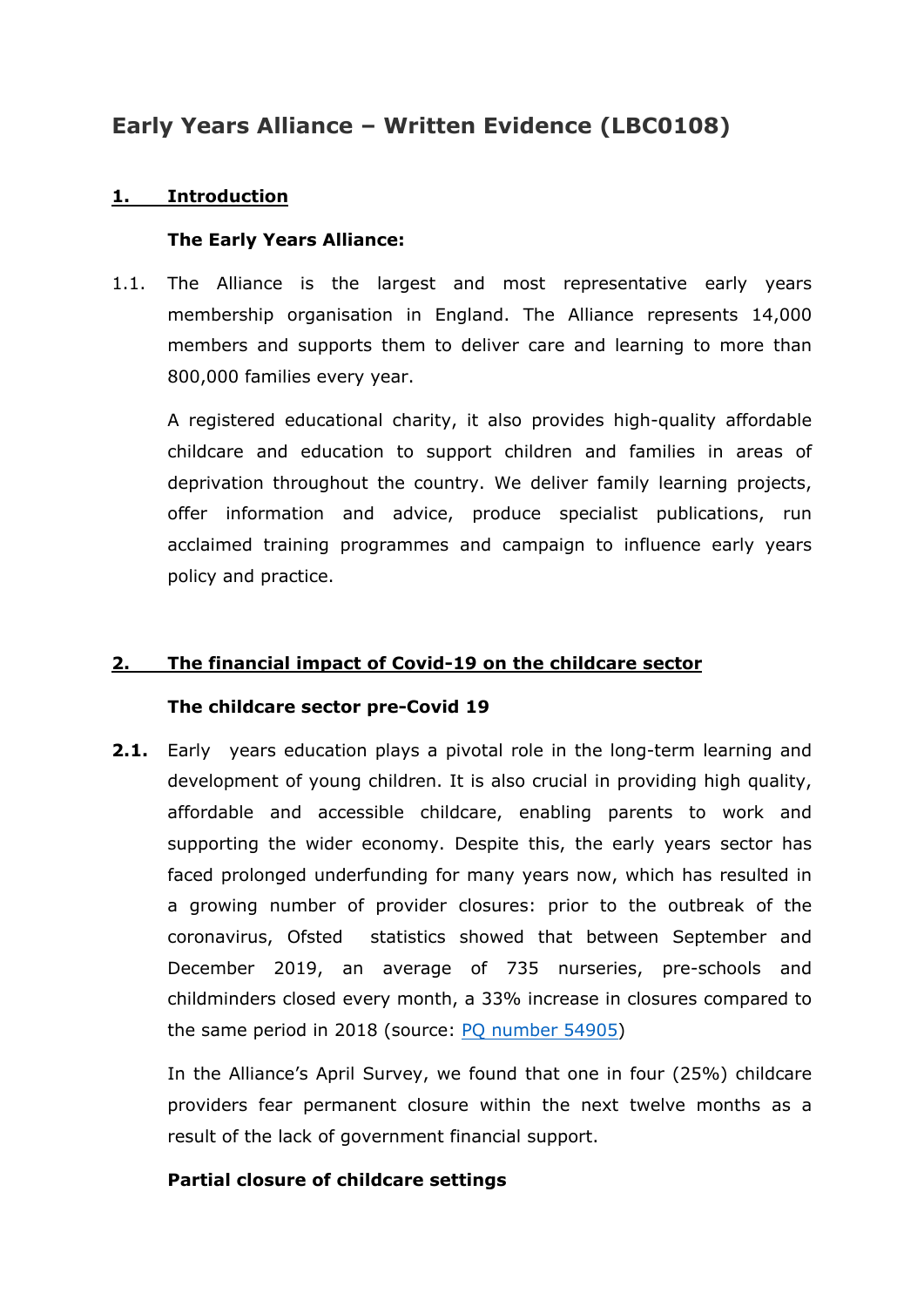**2.2** The severe financial challenges faced by the early years sector have been significantly worsened by the coronavirus outbreak – in particular, the order to partially close in March, which resulted in a significant loss of income from parental fees. During the lockdown period, the total number of children attending early years settings was at 4% - 5% of the number normally attending (source: Attendance in education and early years settings during the coronavirus (COVID-19) outbreak, Department for Education). Many providers took the option to waive parent fees during the lockdown, despite the detrimental consequences this would have on their financial income. Some providers also faced financial losses as their insurance policies did not include cover for the impact of the coronavirus outbreak.

## **Re-opening of childcare settings**

**2.3** The re-opening of the childcare sector on 1 June brought even greater financial challenges to childcare providers. An Alliance survey of 4,490 parents of children under five carried out in May 2020 showed that of those parents whose childcare provider had confirmed they would be reopening after June 1, only 45% were planning to take up their child's place.

Likewise, the Alliance survey in May 2020 also found that 50% of providers expected the demand for places to be less than the number of children they would be able to safely care for, a figure which was already significantly below a setting's normal occupancy rates. The lack of demand from parents, alongside limits to how many children could be safely cared for as outlined in government guidance, meant that many providers faced a prolonged period of time operating with significantly reduced income, despite the decision to re-open settings from 1 June.

**2.4.** Additionally, providers have had to bear the sizeable financial burden of paying for additional costs associated with operating safely during the pandemic. This has included the costs of cleaning materials, additional wage costs for staff working overtime to undertake additional cleaning, and PPE. Providers also faced the additional challenge of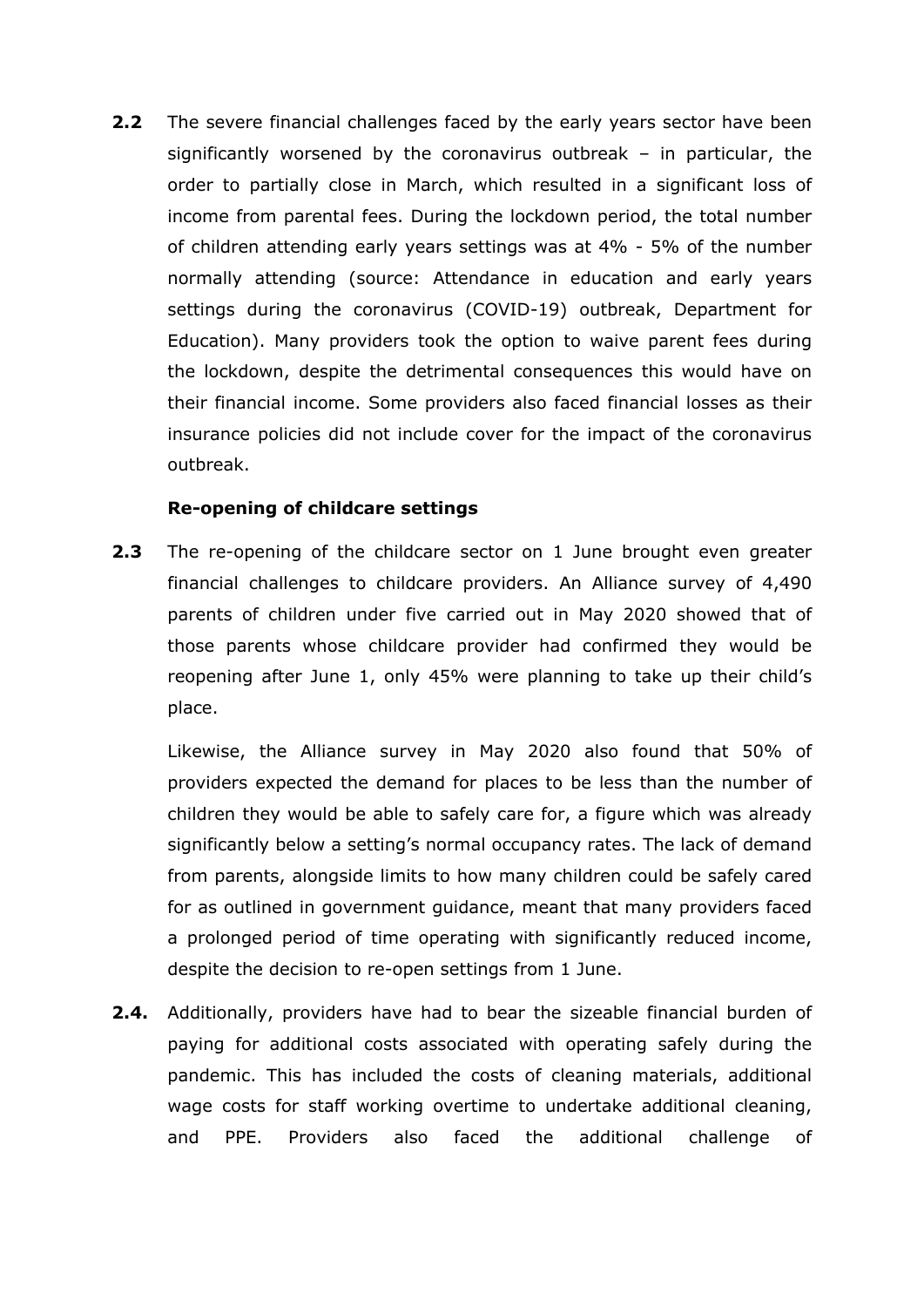disproportionately high ratio levels to ensure they were catering for social distancing where possible.

- **2.5** A significant number of the Alliance's May 2020 survey respondents also highlighted the fact that the most damaging effects of the financial impact of Covid-19 took place within summer term, a time when many providers would be experiencing their highest occupancy rates and therefore their highest income. A loss of fundraising and marketing opportunities for childcare providers also had a detrimental effect on the ability to generate further income. One provider reported to the Alliance that they had lost £5,000 in fundraising income while closed during the lockdown period. The lockdown restrictions also limited provider's ability to market their setting to new parents, with many providers fearing that new enrolment would be impacted by parental concerns about the safety of sending their children back into childcare at the height of the pandemic.
- **2.6** In addition, on 19 June 2020, the DfE announced a £650 million 'Covid catch-up' package for schools, excluding childcare providers from the support, after initially inferring they would be able to access this support. This is despite the significant loss of learning and development opportunities for young children as a result of the order to partially closure early years settings.

## **3. Government support:**

The government has provided a number of support schemes for early years providers during the pandemic. However, collectively, these have provided limited assistance to the sector, for the reasons outlined below:

**3.1 Lack of transitional Funding:** One in four providers (25%) responding to the Alliance's April survey said that it was "unlikely" that they would open in twelve months' time, while 69% of providers responding to the Alliance's May survey expected to operate at a loss over the following six months. Despite this, the government has yet to commit to any kind of transitional funding support to assist early years providers within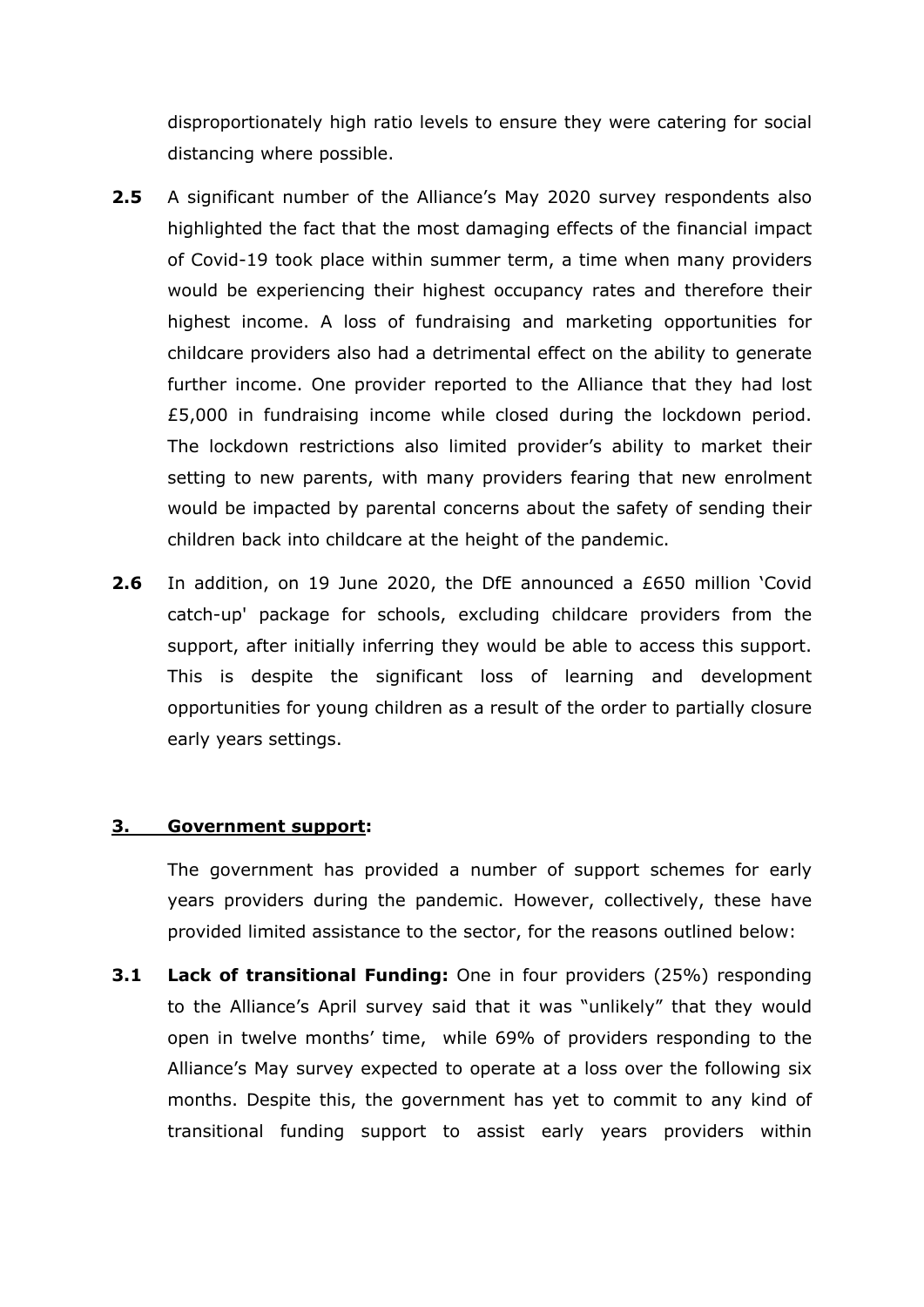remaining financially sustainable through the reduction in parental demand and subsequently, income from fees.

This is in spite of the fact that the Alliance and a wide range of bodies, including the Local Government Association (LGA), the Trades Union Congress (TUC), the House of Lords Petitions Committee and the Childrens Commissioner, have consistently called for more funding to support all early years providers through the period of uncertainty created by the coronavirus outbreak.

**3.2 Limited support from the Coronavirus Job Retention Scheme (CJRS):** Initial guidance on the CJRS suggested that early years providers could benefit fully from both the Job Retention Scheme and early entitlement funding with no conditions or caveats. However, just three days prior to the opening of the CJRS on 17 April, the DfE published new guidance which stated that providers receiving early entitlement funding would only be able to claim CJRS at the same proportion of the wage bill "which could be considered to have been paid for from that provider's private income".

75% of respondents to the Alliance's April survey stated that they had been under the understanding that they would be able to access full support from both schemes, and 71% had already furloughed staff by the time the revised guidance was published. As a result of this last-minute change, 47% said they would potentially have to make staff redundant.

**3.3 Early entitlement funding:** Despite previously announcing on 17 March that all providers receiving early entitlement funding (for two-, three- and fouryear-olds) would continue to receive this funding for children no longer attending the setting, the DfE updated its early years guidance on 22 April to state that:

*"Local authorities can use their free entitlement funding differently, redistributing it- in exceptional cases and in a clearly focussed and targeted way- in order to secure childcare for critical workers and vulnerable children, where their usual arrangements are no longer possible".*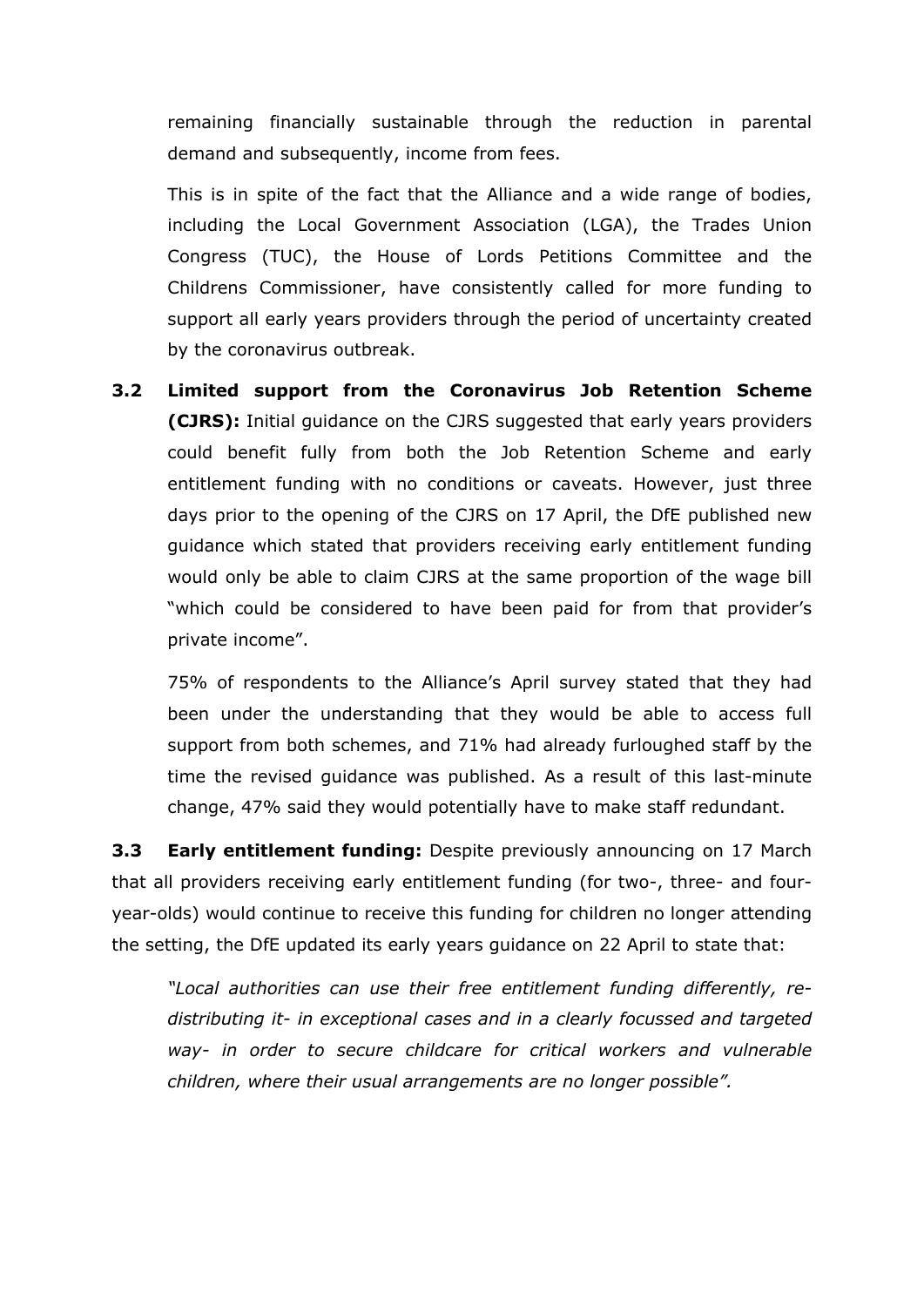This move left many providers in a difficult position whereby they had budgeted on the original understanding that their entitlement funding would be provided in full.

In addition, while the DfE has confirmed that it will continue to fund local authorities in autumn 2020 at autumn 2019 levels, and that it expects councils to take the same approach, a number of providers have raised concerns to the Alliance that this has not been the case, resulting in a further drop in financial support. The Alliance is currently investigating this matter and has written to all local authorities on a FOI request to ascertain what funding action each individual local authority is taking.

- **3.4 Business grants:** The decision taken by the government to base eligibility for small business grant support on rate relief meant that many childcare providers who would usually be considered as "small businesses" were not eligible for this financial support. In addition, while eligible businesses in the retail and leisure sectors were able to receive a grant of up to £25,000 from the government, namely the Retail, Hospitality and Leisure Grant Fund, there is no equivalent support for childcare businesses operating on premises with the same rateable value.
- **3.5 Self-Employed Income Support Scheme:** The Self-Employed Income Support Scheme offers some welcome support to self-employed childminders; however, many provider responses to Alliance surveys indicated that the financial support offered by the scheme had minimal impact on them. This is in large part due to the government decision to calculate this support based on profits rather than income, which meant that for those childminders operating with minimal profit over the past few years, the support they were entitled to was very limited.

#### **4. Life beyond Covid-19: The future of childcare in England**

**4.1** The combination of the impact of pre-existing and coronavirus induced financial hardship and a lack of government support for the childcare sector has the potential to cause severe long-term damage to the early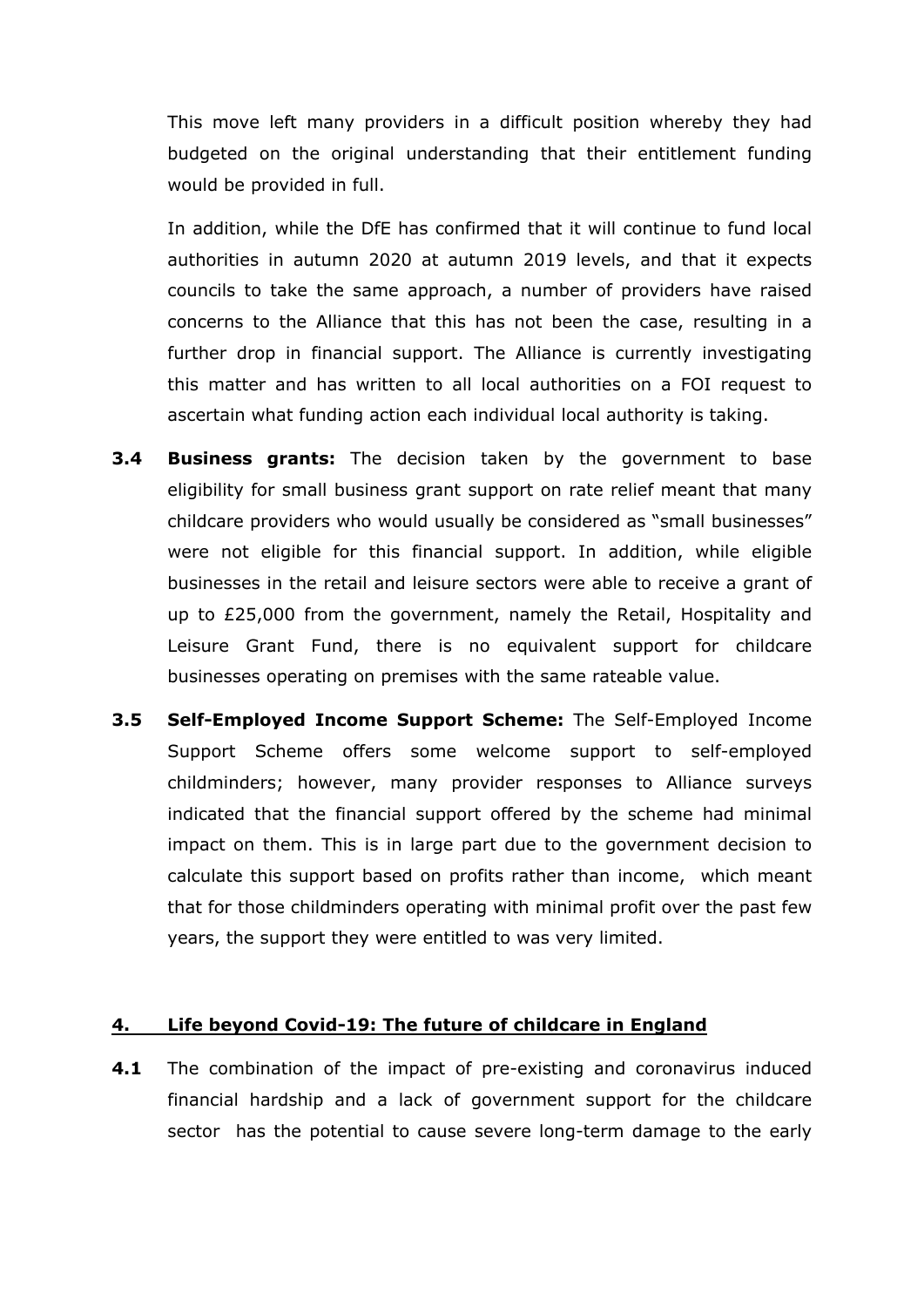years sector in England and, in turn, and to the lives of parents – and particularly working parents, and the recovery of the wider economy.

## **Impact on childcare providers**

- **4.2** There remains significant uncertainty as to how parental demand for childcare will increase over the autumn term and beyond. This is largely due to:
	- potential increased unemployment levels, resulting in both a reduced ability to meet the costs of childcare and in, in some cases, a reduced need for childcare altogether.
	- increased flexible and home-working and the likelihood that many businesses will continue to encourage people to work from home where possible while any risk of transmitting Covid-19 remains.

Data from independent early years analysts Ceeda (August 2020) found that 45% of nurseries and pre-schools expect occupancy levels to be half as much as normal or less in September 2020, while 48% expect to still be operating at a loss in January 2021. While some parents may no longer require childcare, if providers are to close as a result of sustained low occupancy rates, this will have a direct impact on those parents who do need childcare and whose children attend the same settings.

**4.3** There remains a very real possibility that childcare providers will be required to close again as a result of either a local lockdown or a wider national lockdown due to a so-called 'second wave' of Covid-19.

With the CJRS due to end in October, such a move could have a severe impact on the financial stability of early years providers. Many providers have anecdotally shared their fears for a second wave, with many believing that a second wave would force them to make redundancies and in the worst-case scenario, permanently close.

## **Impact on children**

**4.4** Early years education plays a vital role in more disadvantaged areas, areas where there are usually a higher number of vulnerable children,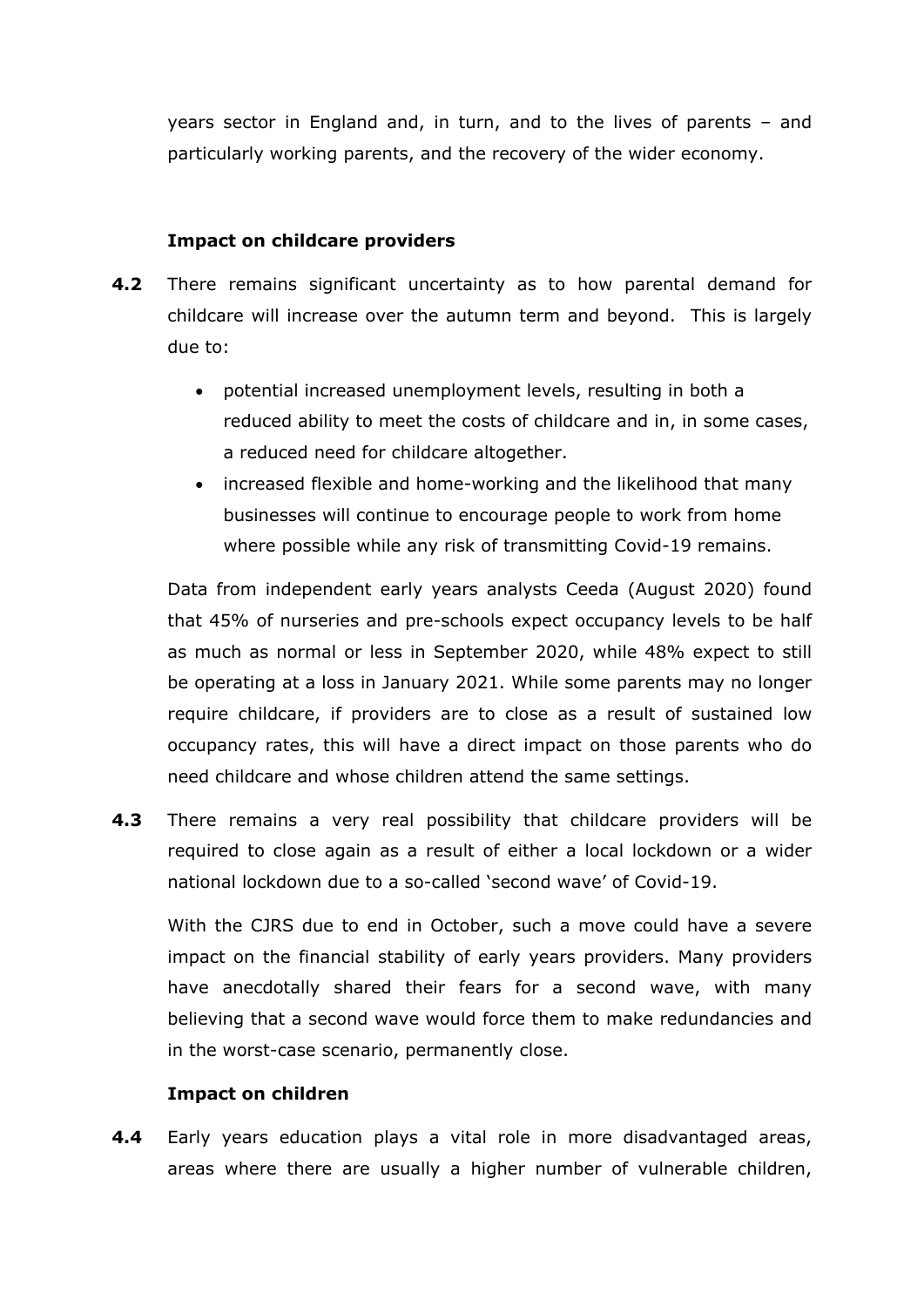many of whom require tailored and specialist support to access their learning and developmental objectives. Sutton Trust analysis of the underlying data of the Alliance's April survey found that one in three childcare providers in the most disadvantaged areas felt it was likely that they would be permanently closed within the year. This would have a significantly detrimental impact on efforts to improve social mobility in this country, and risks leaving those families most in need of support struggling to access quality, affordable care and education.

#### **Impact on parents**

**4.5** A survey of more than 2,000 parents of under-fives carried out by the Alliance in July/August 2020 found that 49% of parents do not think the government has done enough to support parents to access the childcare they need during the pandemic.

In addition, a third (34%) say that difficulties accessing childcare since the easing of lockdown (1 June, when childcare providers were allowed to reopen) has had a negative impact on their work life, rising to nearly half (48%) of parents living in the most deprived local authority areas; while over a quarter (27%) said that difficulties accessing childcare since the easing of lockdown has had a negative impact on their mental health, rising to over a third (36%) of parents living in the most deprived local authorities areas.

The survey also found that 1 in 10 parents have not been able to access formal childcare at all since the easing of lockdown despite wanting to do so.

It is clear that without urgent action to safeguard the future of the childcare sector, many parents – and particularly working parents - will struggle to get the support that they need and that this could have a longterm impact on both their financial and mental wellbeing.

## **Impact on the economy**

**4.6** Writing in the Mail on Sunday in early August, Prime Boris Johnson stressed the importance of getting all children back to school, citing the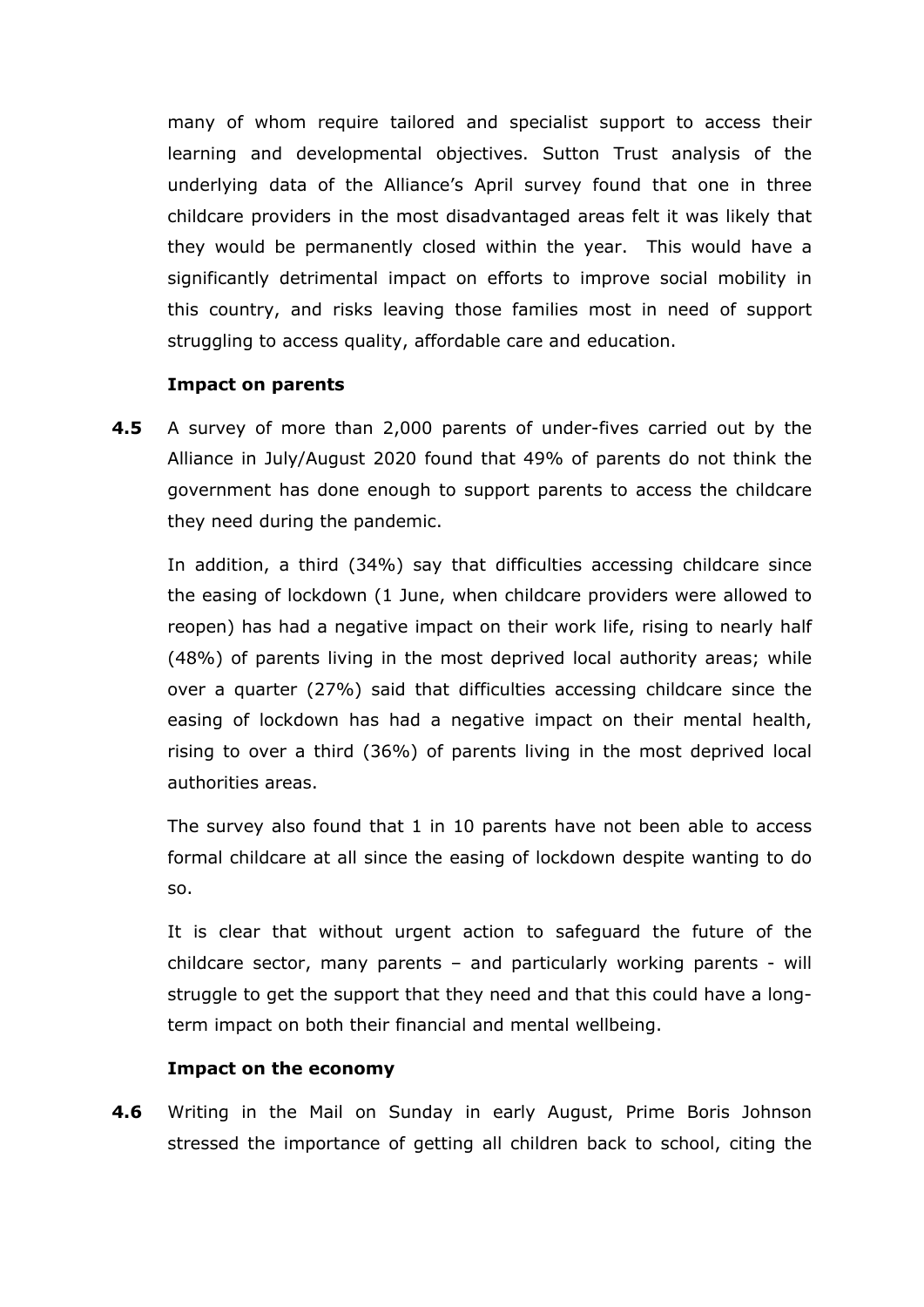"spiralling economic costs of parents and carers unable to work without the school or wraparound childcare they depend on".

However, while the government has primarily focused on the role that schools and wraparound care play in the provision of childcare for working parents, there are more than two million families of children access under five, 87% of which use formal childcare (source: DfE Parent Survey 2019). As such, if the government continues to ignore the financial crisis within the early years sector, and provider closures continue to take place at the anticipated rate, there is a substantial risk that many parents of younger children will not have the childcare they need to continue to, or return to, work. This in turn risks derailing the government's own primary objective of re-starting the economy and moving the country out of recession post Covid-19.

## **5 Recommendations**

In order to mitigate the and potentially devastating long-term effects to the sector's future sustainability beyond Covid-19, the Alliance urges the government to take the following action.

## **5.1 Short-term recommendations:**

- Urgently provide transitional funding support to the childcare sector to ensure providers can remain sustainable during a prolonged period of reduced demand for places.
- Provide dedicated support to nurseries, pre-schools and childminders to meet the costs of any additional costs incurred as a result of the coronavirus outbreak.
- Introduce a grant fund for childcare providers that is equivalent to the Retail, Hospitality and Leisure Grant Fund in term of financial support.
- Extend the existing Small Business Grant scheme to childcare providers who do not attract rate relief but would otherwise be deemed a 'small business'.
- Take 2019/20 tax-returns into account for the purposes of the Selfemployed Income Support Scheme.
- Extend the £650m of 'catch-up' funding for schools to include the early years sector.